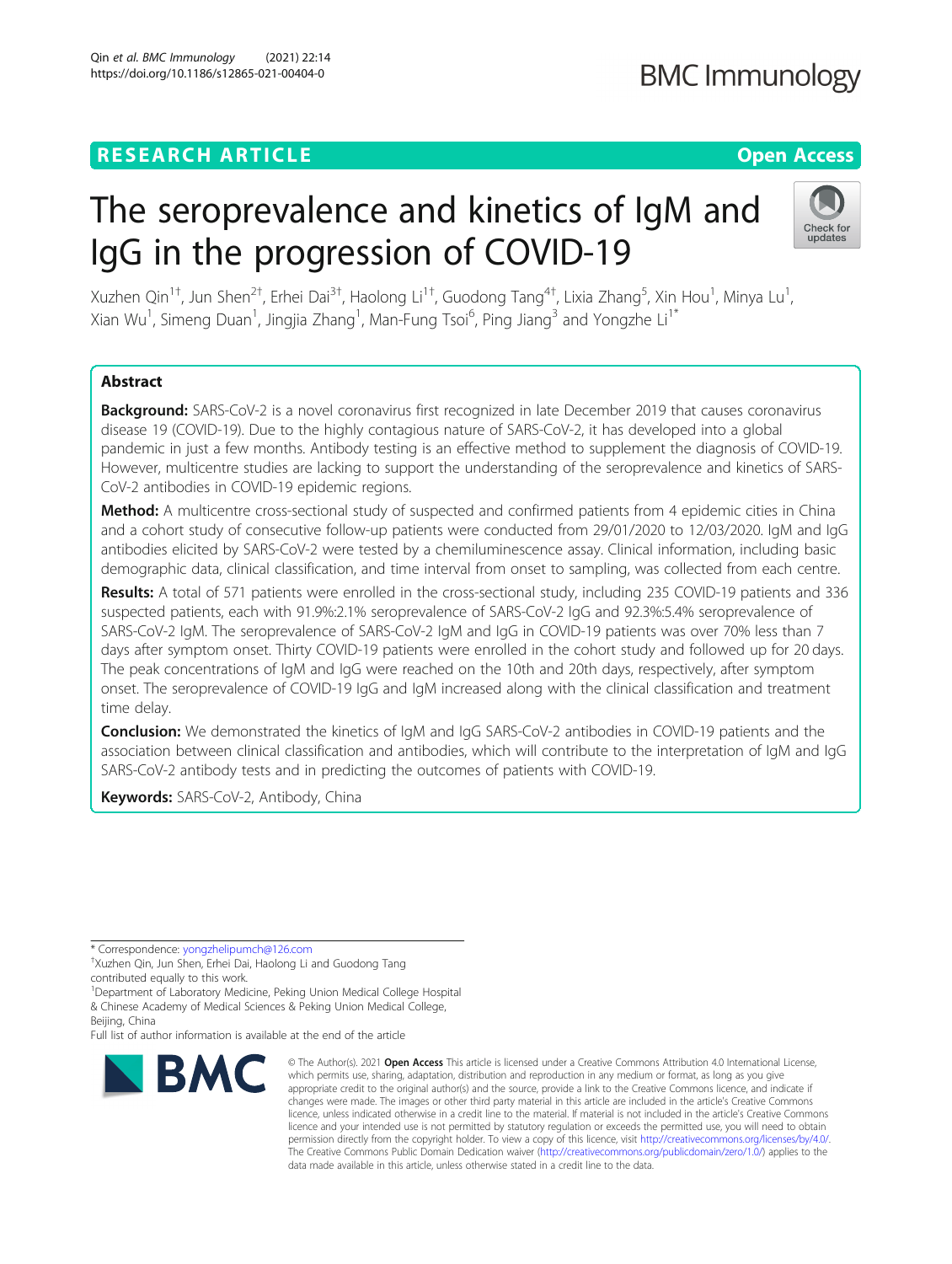## Introduction

Coronavirus disease 2019 (COVID-19) has caused a great pandemic worldwide. As of October 12,020, more than 3 billion cases had been diagnosed with COVID-19, and the mortality rate was about 3.0% according to World Health Organization (WHO) reports. The challenges of this epidemics include treatment, avoiding viral transmission. The Chinese diagnostic and therapeutic guidelines of COVID-19 have been updated 7 times [\[1](#page-6-0)]. More detailed information on COVID-19 has been uncovered by clinical and basic research.

One of the dilemmas in the treatment of COVID-19 is the relatively high rate of false-negative results using nucleic acid tests as the diagnostic method. The reasons for this include several aspects, including a low viral concentration in the upper respiratory tract, unstandardized sample collection methods, various gene application performances, and a decrease in viral load one week after disease onset [[2,](#page-6-0) [3\]](#page-6-0).

Since an immune reaction is involved in COVID-19 progression, serological assays have been developed and put into practice in many countries [[4\]](#page-6-0). Antibody tests have been confirmed as a good supplement for nucleic acid tests. They can be used as an immunity passport or proof of a previous infection, an asymptomatic infection or immunization. However, there are still many challenges and knowledge gaps in the clinical applications of antibodies in COVID-19 [\[5\]](#page-6-0). including the performances of various SARS-CoV-2 antibody products, the variable prevalences of antibodies in different regions, and the interpretation of positive results in various clinical stages. Previous studies on SARS-CoV-2 antibody tests in China were mostly conducted in a single centre or restricted to one province. Our study collected data from four epidemic cities during the outbreak stage of COVID-19 in China to better understand the significance of SARS-CoV-2 serological tests.

## Methods

## Patients and data collection

This study consists of a cross-sectional study and a cohort study. 235 confirmed COVID-19 patients and 336 suspected COVID-19 patients were identified in this multicentre study from Peking Union Medical College Hospital, Tianjin Haihe Hospital, the Fifth Hospital of Shijiazhuang, and Zhongnan Hospital of Wuhan University from 29/01/2020 to 12/03/2020. SARS-CoV-2 infection was confirmed by two repeated positive results from the local hospital using commercial RT-PCR kits for nasal and pharyngeal swab specimens. The suspected cases were defined as clinical manifestations, chest radiography imaging, and history of contacting COVID-19 confirmed patients. These suspected patients must have negative nucleic acid tests and the second test must be tested 1 day after the first negative nucleic acid test results. All patients were enrolled in the cross-sectional study. 30 patients in Tianjin were included in the cohort study to investigate the dynamic changes in IgM and IgG concentrations. All clinical data were retrieved from the Laboratory Information System and Hospital Information System from each centre. The ethics committee of Peking Union Medical College Hospital approved this study and waived informed consents for the usage of the remaining clinical samples (ZS-2303).

## Measurements

The remaining serum or plasma samples of included patients were collected after routine clinical tests. IgM and IgG antibodies elicited by SARS-CoV-2 in plasma and serum were tested immediately after sample collection by a chemiluminescence assay (CLIA, Lot Number: 20200127) developed by Beier Bioengineering Company (Beijing, China, [http://www.beierbio.com/en/Default.](http://www.beierbio.com/en/Default.aspx) [aspx\)](http://www.beierbio.com/en/Default.aspx). The IgM antibody test was based on a μ-chain capture immunoassay, and the IgG antibody was detected by indirect immunoassays. Recombinant antigencontaining receptor-binding domain (RBD) of the SARS-CoV-2 spike protein and nucleocapsid (N) proteins were used to develop the IgM and IgG antibody assays. Horseradish peroxidase-conjugated mouse against human IgM/IgG antibody was used as the detection antibody. Both IgM and IgG tests were performed on an automatic chemiluminescence analyser (VI-200, Beier, Beijing, China) according to the manufacturer's instructions. Cut-off values of IgM and IgG were 8 AU/ml. We clarify all methods used in our study comply with institutional, national, or international guidelines.

### Statistical analysis

Results were analysed using SPSS version 12.0 (SAS Institute, Cary, NC, USA). Continuous variables were expressed as mean with standard deviation for normally distributed data and the median with interquartile range (IQR) for skewed distribution data. Categorical variables are expressed as numbers (%). Kruskal-Wallis tests for continuous variables and chi-square tests for categorical variables were used for comparisons between groups. Patients were classified as light, regular, severe, and critical according to the Chinese Clinical Guidance for COVID-19 Pneumonia Diagnosis and Treatment (7th edition). They were stratified according to the time from disease onset to sampling into three groups:  $\leq$ 7 days, 8–15 days, and > 15 days. Seroprevalence was defined as the proportion of patients with positive antibody results in the study.  $P < 0.05$  was considered statistically significant. In the cohort study, the mean concentration of SARS-Cov-2 IgG and IgM were plotted with the time interval from disease onset to sampling.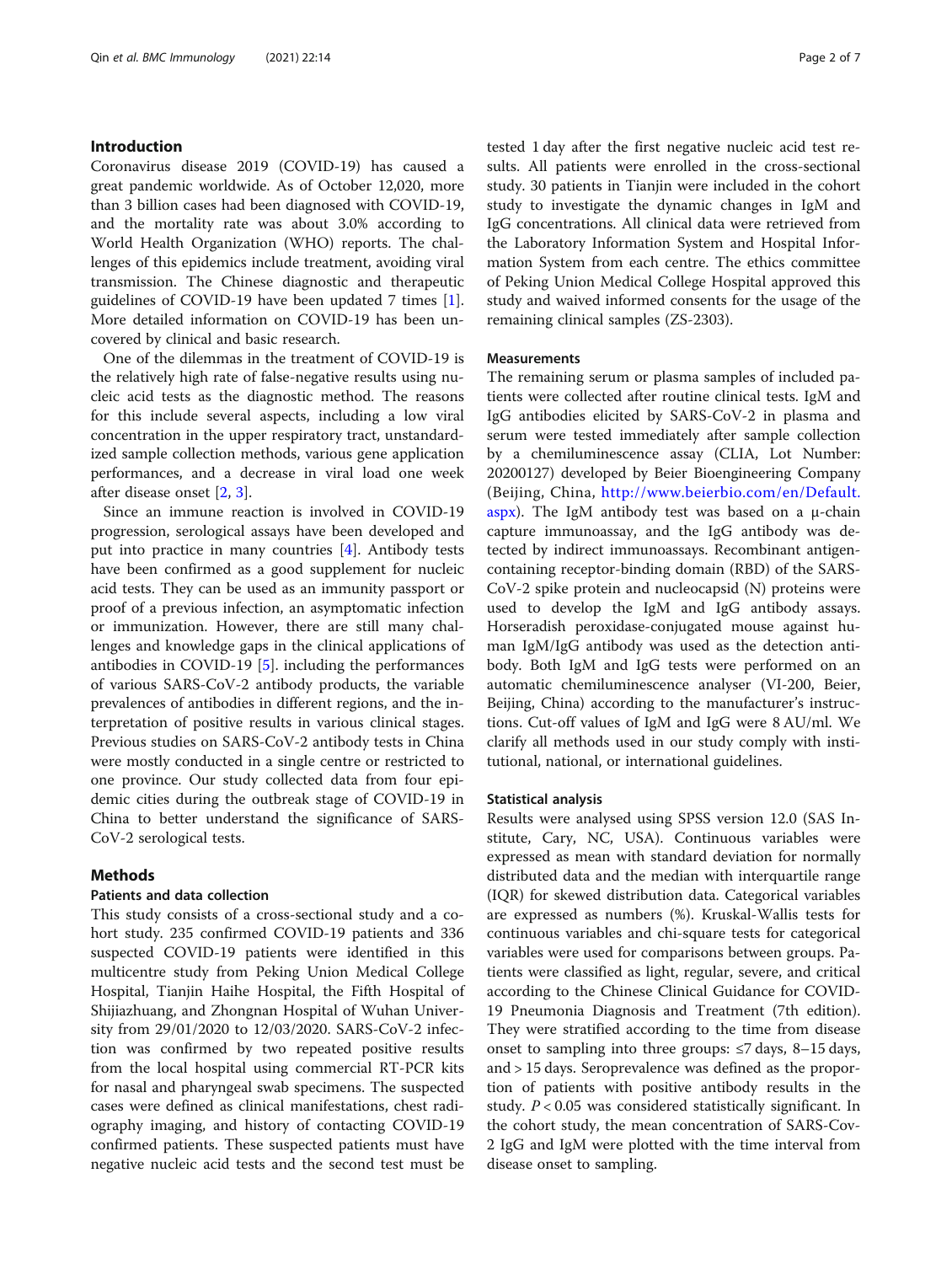<span id="page-2-0"></span>

|  | <b>Table 1</b> Demographic characteristics of the patients enrolled in the cross-sectional study |  |
|--|--------------------------------------------------------------------------------------------------|--|
|--|--------------------------------------------------------------------------------------------------|--|

|                       |                                                    | <b>Beijing</b>   | <b>Tianjin</b>      | Wuhan                    | Shijiazhuang     | Sum              | P value  |
|-----------------------|----------------------------------------------------|------------------|---------------------|--------------------------|------------------|------------------|----------|
| COVID-19              | Cases                                              | 12               | 127                 | 29                       | 67               | 235              |          |
| confirmed<br>patients | average interval from onset to sampling (days) 3.3 |                  | 10.4                | 20.9                     | 13.5             |                  |          |
|                       | Age                                                | 40.0 (34.0,63.0) | 49.0 (36.0,61.0)    | 61.0 (46.5,69.0)         | 44.0 (34.0,65.0) | 49.0 (35.0,64.0) | 0.048    |
|                       | Male                                               | 5 (41.7%)        | 64 (50.4%)          | 16 (55.2%)               | 45 (67.2%)       | 130 (55.3%)      | 0.114    |
|                       | seroprevalence of IgG                              | 75.0%            | 95.3%               | 75.9%                    | 95.5%            | 91.9%            | < 0.001  |
|                       | seroprevalence of IgM                              | 75.0%            | 95.3%               | 75.9%                    | 97.0%            | 92.3%            | < 0.001  |
| Suspected<br>patients | Cases                                              | 132              | 20                  |                          | 184              | 336              | $\equiv$ |
|                       | Age                                                | 45.5 (29.0,63.0) | $63.5(50.8,70.8)$ - |                          | 33.0 (26.0,44.0) | 37.0 (28.8,56.0) | < 0.001  |
|                       | Male                                               | 61 (46.2%)       | 12 (60.0%)          | $\overline{\phantom{m}}$ | 96 (59.8%)       | 183 (54.5%)      | 0.051    |
|                       | seroprevalence of IgG                              | 3.8%             | $0.0\%$             |                          | 1.1%             | 2.1%             | < 0.001  |
|                       | seroprevalence of IgM                              | 13.1%            | $0.0\%$             |                          | 0.5%             | 5.4%             | < 0.001  |

 $P < 0.05$  was considered a significant difference between groups

### Results

## Baseline characteristics

A total of 571 patients were enrolled in this study, of which 144 patients were from Beijing, 147 patients were from Tianjin, 29 patients were from Wuhan, and 241 were from Shijiazhuang. The baseline characteristics of the 235 COVID-19 patients and 336 suspected patients are summarised in Table 1. The average interval from symptom onset to COVID-19 testing in patients in Wuhan was 20.9 days, which was longer than that at other study sites, while the time interval in Beijing was the shortest at 3.3 days. Suspected patients in Beijing and Tianjin were generally older than the confirmed COVID-19 patients. However, suspected patients in all hospitals was younger than that of the confirmed COVID-19 patients for patients from Shijiazhuang. There were relatively more male patients in this study. 216 (91.9%) and 217 (92.3%) were IgG positive and IgM positive in COVID-19 patients, respectively. In 336 suspected patients, 7 (2.1%) tested IgG positive, and 18 (5.4%) tested IgM positive.

#### Antibodies concentration

Antibody concentrations stratified by clinical classification Forty-one COVID-19 patients with clinical classification information from Beijing and Wuhan were analysed. Characteristics of these patients are shown in Table 2. Although there was only one patient with very mild symptoms, there was an increase in median age, concentration, and positive rate of IgG and IgM with aggravation of the illness.

## Comparison of SARS-Cov-2 IgG and IgM level in COVID-19 patients between regions and symptom onset intervals

We collected the time interval from symptom onset to sampling in all COVID-19 patients in the cross-sectional study. The SARS-Cov-2 IgG- and IgM-positive rates stratified by the time interval are shown in Fig. [1a](#page-3-0). The positive rate gradually increased with the increase in testing time interval from symptom onset. The positive rate of SARS-Cov-2 IgG was close to 100% at > 15 days. Figure [1b](#page-3-0) and c shows the median concentrations of SARS-Cov-2 IgG and IgM in various regions. The

|  | Table 2 Antibody concentrations stratified by the clinical classification |  |  |  |  |  |  |
|--|---------------------------------------------------------------------------|--|--|--|--|--|--|
|--|---------------------------------------------------------------------------|--|--|--|--|--|--|

|                                       | <b>Clinical Classification</b> |                   | Sum               | Ρ                 |       |
|---------------------------------------|--------------------------------|-------------------|-------------------|-------------------|-------|
|                                       | Mild                           | Regular           | Severe            |                   | value |
| $\mathbb N$                           |                                | 34                | 6                 | 41                |       |
| Age                                   | 25                             | 52.5 (39.8, 64.8) | 67.0 (55.5,71.5)  | 60.0 (39.5,67.5)  | 0.091 |
| Male                                  | $0.0\%$                        | 50.0%             | 33.3%             | 51.2%             | 0.366 |
| Concentration of COVID-19 IgG (AU/ml) | 9.1                            | 22.2 (3.9, 89.4)  | 157.9 (28.8190.7) | 30.6 (8.4, 129.4) | 0.056 |
| Seroprevalence of COVID-19 IgG        | 100.0%                         | 70.6%             | 100.0%            | 65.9%             | 0.256 |
| Concentration of COVID-19 IgM (AU/ml) | 8.17                           | 27.9 (4.4, 145.6) | 29.7 (8.6, 188.6) | 25.5 (5.2152.7)   | 0.677 |
| Seroprevalence of COVID-19 IgM        | 100.0%                         | 73.5%             | 83.3%             | 75.6%             | 0.742 |

Seroprevalence was defined as the proportion of patients with positive antibody results in the study

 $P < 0.05$  was considered a significant difference between groups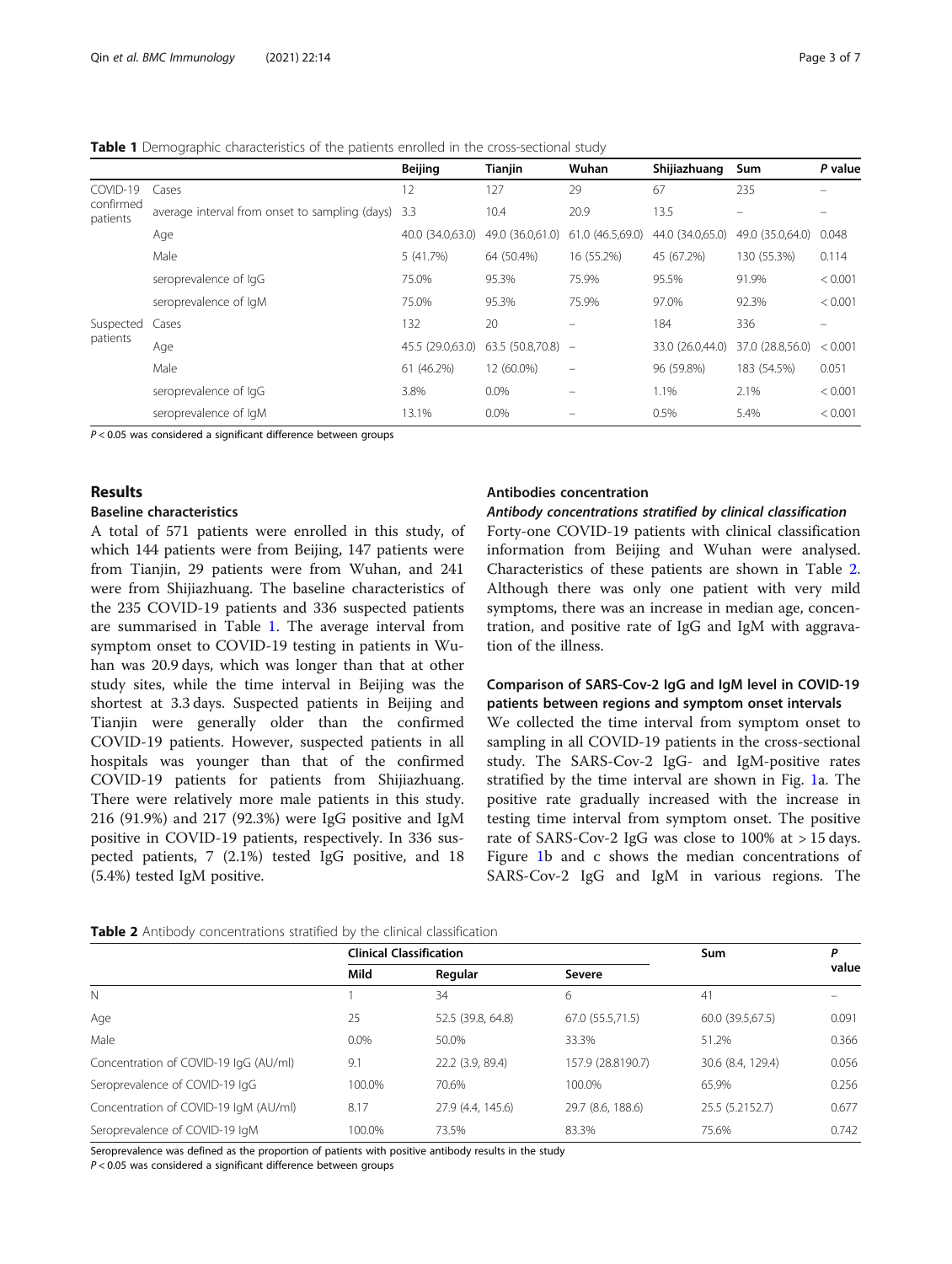<span id="page-3-0"></span>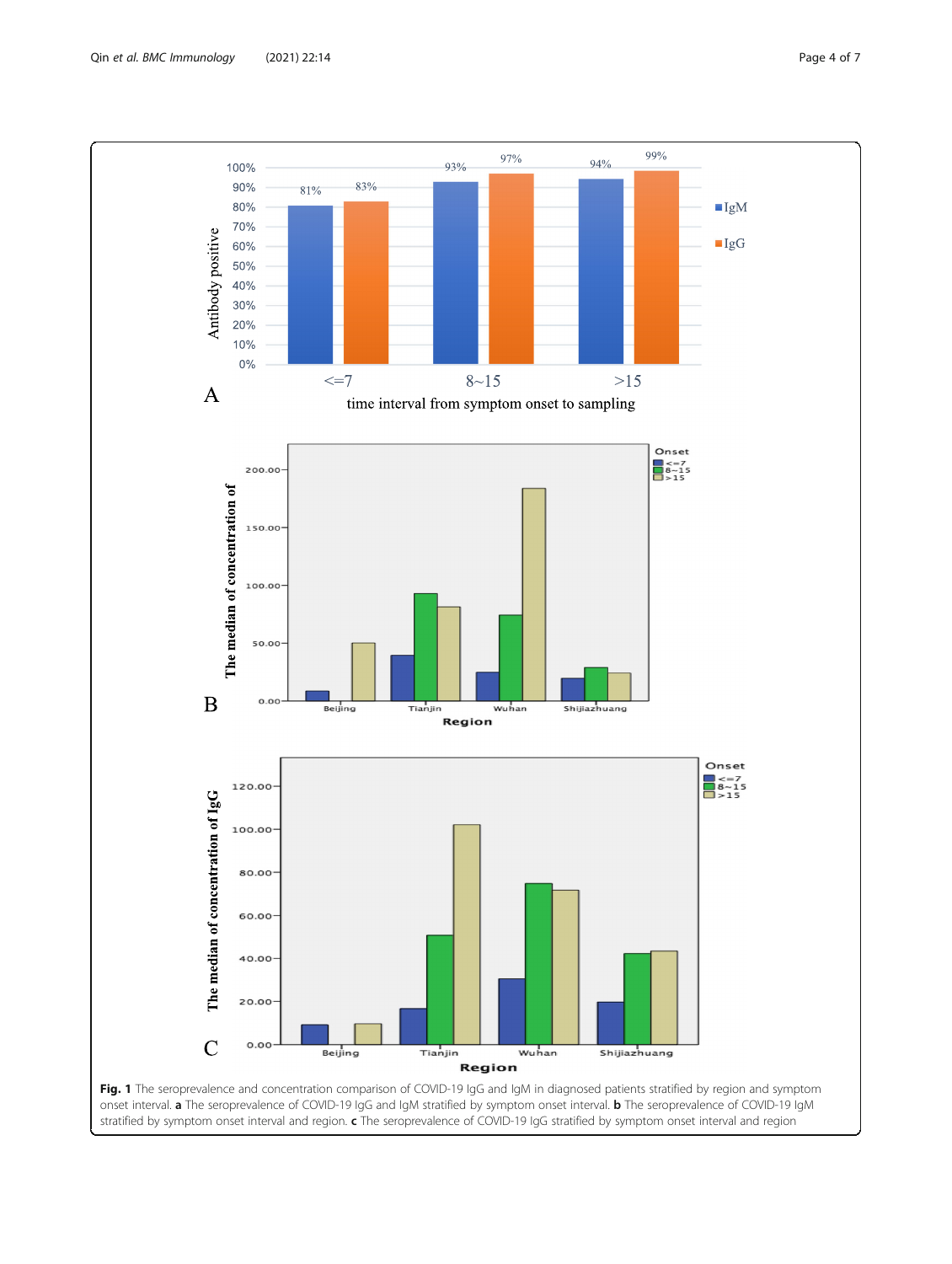<span id="page-4-0"></span>

concentrations of SARS-Cov-2 IgG and IgM rose after 7 days of onset in all hospitals. The concentrations of SARS-Cov-2 IgM in patients from Wuhan and IgG in patients from Tianjin ascended distinctively step by step along with the time intervals.

## The dynamic characteristics of SARS-Cov-2 IgM and IgG in the cohort study

The dynamic changes in SARS-Cov-2 IgM and IgG concentrations over time were investigated in 30 COVID-19 patients from Tianjin. The dynamic change of SARS-Cov-2 IgM and IgG are shown in Fig. 2. The concentration of SARS-Cov-2 IgM was higher than that of IgG before the 15th day after symptom onset. The concentration of SARS-Cov-2 IgG was higher than that of IgM after 15th day since symptom onset. The SARS-Cov-2 IgM concentration reached a peak on the 10th day after symptom onset and then decreased slowly. The concentration of SARS-Cov-2 IgG on the 20th day continued to increase.

## **Discussion**

This is the first multicentre study of antibodies against SARS-COV-2 from four outbreak areas in China. We found a good clinical coincidence rate of the antibody tests, an association between the clinical classification and the concentration of antibodies, and the kinetics of the antibodies, which could improve our understanding in the immune response after patients are infected with SARS-CoV-2. In this study, we investigated the seroprevalence of SARS-Cov-2 IgG and IgM as well as the kinetics of the antibody response in COVID-19 from four epidemic regions of China in early 2020 [[6](#page-6-0)]. In the cross-sectional study, 91.9 and 92.3% of patients with confirmed SARS-CoV-2 infection tested IgG and IgM positive, respectively. 2.1% of 336 suspected patients tested IgG positive, and 5.4% tested IgM positive. In the cohort study, the peaks of IgM and IgG were reached on

the 10th and 20th days, respectively, after symptom onset. The seroprevalence of SARS-CoV-2 IgG and IgM increased along with the clinical classification and treatment time delay.

There has been an urgent need for novel in-vitro diagnostic products. The sensitivity and specificity of these products ranged 88–100% and 75–100%, respectively [[7](#page-6-0)–[9\]](#page-6-0). Sensitive and stable CLIA was used as a measurement method in our study. Figure [1a](#page-3-0) shows that the positive antibody rate increased along with the symptom onset intervals. The seroprevalence of SARS-CoV-2 IgM and IgG on  $\leq$ 7 days since onset of symptoms were 81 and 83%, respectively. The seroprevalence of both antibodies raised to 95% at 2 weeks since symptom onset  $[10]$  $[10]$ .

Approximately 8% of COVID-19 patients tested negative for IgM or IgG. We speculated three explanations which might contribute to the negative results for confirmed COVID-19 patients. First, the heterogeneity of testing times from the onset of the disease are an important factor [[11](#page-6-0), [12\]](#page-6-0). Previous study showed that antibodies elicited by SARS-CoV-2 develop three days after symptom onset or one week after infection with SARS-CoV-2 [\[13\]](#page-6-0). In our study, the average time interval from onset to sampling was 3 days in Beijing, followed by Tianjin, Shijiazhuang, and Wuhan in an increasing order of average time interval (Table [1\)](#page-2-0). Therefore, the seroprevalences of IgM and IgG antibodies in Shijiazhuang and Tianjin were higher than those in Beijing and Wuhan. Therefore, antibody testing during the window phase of COVID-19 progression could lead to falsenegative results [[14,](#page-6-0) [15](#page-6-0)]. Secondly, individual differences in the immune response are also a contributing factor. Some COVID-19 patients were negative for SARS-CoV-2 IgM and IgG from onset to recovery  $[16]$  $[16]$ , which indicates that innate immunity could clear the virus without adaptive immunity and these patients might not produce detectable antibodies against SARS-CoV-2 [[15,](#page-6-0) [16](#page-6-0)].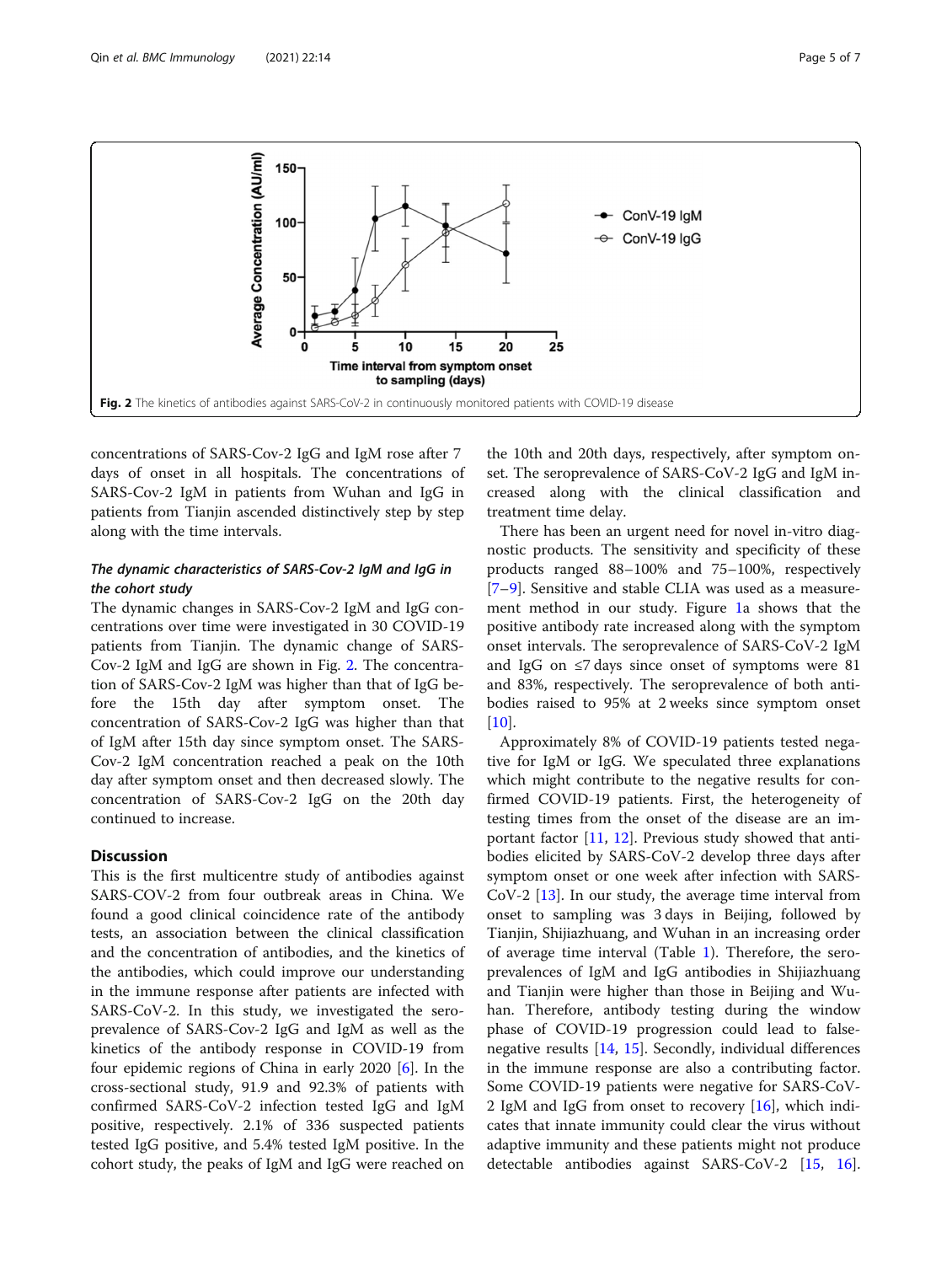Additionally, the sample size of COVID-19 patients was limited in Beijing and Wuhan, which might lead to underestimation of the seroprevalence [[17](#page-6-0)].

On the other hand, 2.1 and 5.4% of patients were found SARS-CoV-2 IgG and IgM positive in suspected patients. Many causes of false-positive results have been reported, including autoimmune disease, cancer, drug usage, and other infections [[18,](#page-6-0) [19](#page-6-0)]. Therefore, antibody tests are recommended in combination with nucleic acid tests for the diagnosis and treatment of COVID-19.

The association of SARS-CoV-2 antibody concentration, positive rate, and clinical stage was explored in our study. Although there was no statistical significance due to limited number of patients included in this study, SARS-CoV-2 IgM and IgG antibody concentrations and positive rates in severe cases were distinctively higher than those in milder cases (Table [2\)](#page-2-0). Our study further confirmed the findings from the previous study. Long et al. and Qu et al. indicated that critical COVID-19 patients had higher IgM and IgG antibody responses than non-critical patients [[20](#page-6-0), [21](#page-6-0)] due to a high level of viral load or inflammatory storm in severe or critical cases [[22\]](#page-6-0). In addition, we found that the mean ages of COVID-19 patients with severe cases were older than those with milder cases, although the difference was not statistically significant. Many studies have reported that patients who died were generally older than survivors in critical cases of COVID-19 [[23](#page-6-0)–[25](#page-6-0)], especially among patients with comorbid diseases, including hypertension, coronary artery disease, and diabetes [[25,](#page-6-0) [26\]](#page-6-0). Age is one of the risk factors for susceptibility and poor prognosis of COVID-19 [[27](#page-6-0)].

The kinetics of SARS-CoV-2 IgM and IgG in COVID-19 patients are shown in Fig. [2.](#page-4-0) The IgM antibody concentration reached a peak 10 days earlier than the IgG antibody concentration. The SARS-CoV-2 IgG antibodies maintained an upward trend after 20 days. Andrea et al. reported that IgM antibody levels peaked at 10–12 days and significantly declined after 18 days [[28](#page-6-0)] which was similar to our study. IgG against COVID-19 has been reported to persist over seven weeks [[11\]](#page-6-0). Some studies showed that COVID-19 patients with high IgG titres might produce neutralizing antibody activity, clearing the virus [\[29,](#page-6-0) [30\]](#page-6-0). Wang et al. reported a moderate correlation between anti–SARS-CoV-2 spike protein IgG levels and neutralization titres in COVID-19 patient plasma [[5](#page-6-0)]. In contrast, some studies observed higher levels of anti-RBD IgG antibodies from COVID-19 patients that did not contribute to neutralization. They suggest that anti-RBD IgM and IgA also contribute to neutralization [[31,](#page-6-0) [32](#page-6-0)]. Since the virus-neutralizing antibody titre was determined by the virus infection inhibition rate, the content of neutralizing antibodies in the serum was found to be complex and is being recognized gradually [[33](#page-6-0)]. The detection antibodies in commercial reagents usually target spike and/or nucleocapsid proteins and may not distinguish among different immuno-genic regions of the spike protein of SARS-CoV-2 [\[34](#page-6-0)]. Therefore, predicting whether serum with positive antibodies is protective or therapeutic should be approached with caution.

Nevertheless, there were some limitations in our study. First, the limited sample size and clinical information in some regions restricted more analysis to perform. Additionally, individuals with asymptomatic SARS-CoV-2 infection were not included in our studies, so information from those patients was lacking.

In conclusion, we demonstrated the seroprevalence of SARS-CoV-2 IgM and IgG antibody and antibody titre alterations in COVID-19 patients, which could help in better interpreting the antibody testing results during COVID-19 progression.

#### Acknowledgements

The manufacturer provided equipment and reagents for this study but had no role in directing the study or influencing the study outcomes.

#### Declarations

We declare that the authors have no competing interests as defined by BMC, or other interests that might be perceived to influence the results and/ or discussion reported in this paper. The results/data/figures in this manuscript have not been published elsewhere, nor are they under consideration. All materials are owned by the authors and/or no permissions are required. We are responsible for the submission of this article and accept the conditions of submission and the BMC Copyright and License Agreement.

#### Authors' contributions

XZ Q and HL L wrote the draft; JS, DE H, GD T, LX Z and PJ conducted the research in branch center; XH, MY L, XW, DS M and JJ Z conducted the research in core center and revised the draft; MF T helped revised the draft; YZ L assigned the study. All authors have accepted responsibility for the entire content of this manuscript and approved its submission.

## Funding

This research was supported by grants from the CAMS Innovation Fund for Medical Sciences (CIFMS) (2020-I2M-CoV19–001, 2017-I2M-3-001, and 2017- I2M-B&R-01) and the National Natural Science Foundation of China Grants (81671618, 81871302).

#### Ethics approval and consent to participate

This study was approved by the ethics committee of Peking Union Medical College Hospital (ZS-2303).

#### Consent for publication

Informed consent was waived for the use in this study of the remaining samples left after diagnosis.

## Competing interests

The authors state no conflicts of interest.

#### Author details

<sup>1</sup>Department of Laboratory Medicine, Peking Union Medical College Hospital & Chinese Academy of Medical Sciences & Peking Union Medical College, Beijing, China. <sup>2</sup>Department of Administrative Office, Haihe University, Tianjin China. <sup>3</sup> Division of Liver Disease, The Fifth Hospital of Shijiazhuang, Hebei Medical University, Shijiazhuang, China. <sup>4</sup>Department of Cardiology, Beijing Hospital of the Ministry of Health, Beijing, China. <sup>5</sup>Department of Clinical Laboratory, Haihe University, Tianjin, China. <sup>6</sup>Department of Medicine University of Hong Kong, Hong Kong, China.